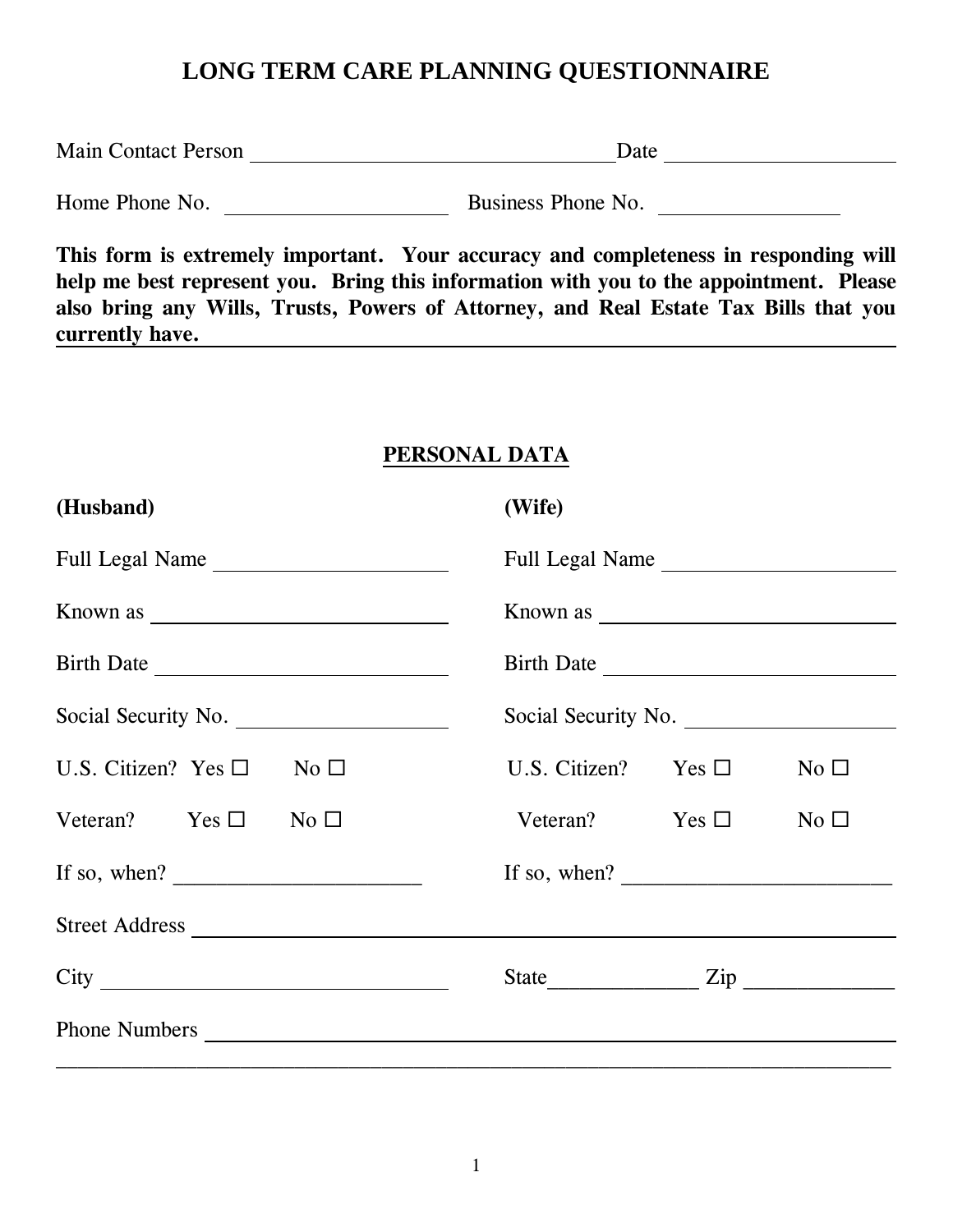# **A. HEALTH**

|                                                                                            |                                                                   | Diagnosis & Prognosis 2007 and 2008 and 2008 and 2008 and 2008 and 2008 and 2008 and 2008 and 2008 and 2008 and 2008 and 2008 and 2008 and 2008 and 2008 and 2008 and 2008 and 2008 and 2008 and 2008 and 2008 and 2008 and 20 |           |                           |
|--------------------------------------------------------------------------------------------|-------------------------------------------------------------------|--------------------------------------------------------------------------------------------------------------------------------------------------------------------------------------------------------------------------------|-----------|---------------------------|
|                                                                                            |                                                                   | Course of Treatment                                                                                                                                                                                                            |           |                           |
|                                                                                            |                                                                   |                                                                                                                                                                                                                                |           |                           |
|                                                                                            |                                                                   | Name of Well Spouse                                                                                                                                                                                                            |           |                           |
|                                                                                            |                                                                   | Health of Well Spouse                                                                                                                                                                                                          |           |                           |
| Where                                                                                      | <u> 1980 - Johann Barbara, margaret eta idazlearia (h. 1980).</u> | Well Spouse                                                                                                                                                                                                                    | Currently | Resides                   |
| Is either spouse suffering from any type of blindness?                                     |                                                                   | If either spouse has already entered a nursing home, please indicate the name of the nursing                                                                                                                                   |           | $Yes\square$ No $\square$ |
|                                                                                            |                                                                   | Does either spouse need any assistance with the following (check all that apply):                                                                                                                                              |           |                           |
|                                                                                            |                                                                   | Eating $\Box$ Bathing $\Box$ Dressing $\Box$ Toileting $\Box$ Transferring $\Box$ Maintaining Continence $\Box$                                                                                                                |           |                           |
|                                                                                            |                                                                   | Does either spouse suffer from a mental disability (i.e. Alzheimer's, etc.)?                                                                                                                                                   |           | $Yes\square$ No $\square$ |
| Is there a family history of mental disability?<br>$Yes\square$ No $\square$               |                                                                   |                                                                                                                                                                                                                                |           |                           |
| Has either spouse suffered a stroke or been diagnosed with diabetes?<br>$Yes \Box No \Box$ |                                                                   |                                                                                                                                                                                                                                |           |                           |
| Is there longevity in either spouse's family?                                              |                                                                   |                                                                                                                                                                                                                                |           | $Yes \Box No \Box$        |
| Does either spouse still operate a motor vehicle?                                          |                                                                   |                                                                                                                                                                                                                                |           | $Yes\square$ No $\square$ |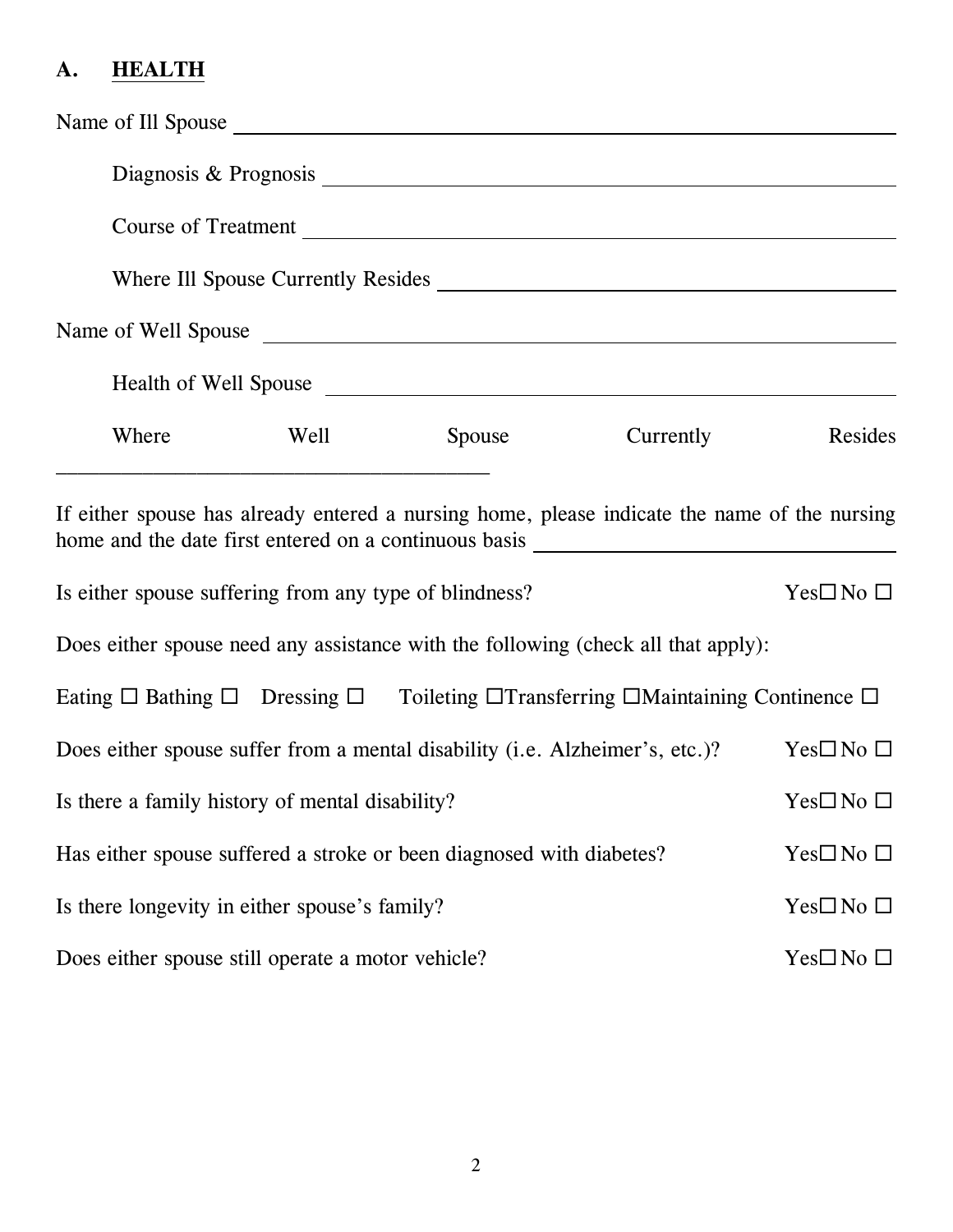## **B. PHYSICIAN & HEALTH INFORMATION**

| Full Name of <b>Husband's</b> Primary Physician |  |
|-------------------------------------------------|--|
| Address                                         |  |
| Full Name of Wife's Primary Physician           |  |
|                                                 |  |
| Address                                         |  |

#### **C. INSURANCE AND STATE ASSISTANCE**

| Are you currently on any state pharmaceutical plan?                  | $Yes\square$ No $\square$ |
|----------------------------------------------------------------------|---------------------------|
| Do you or your spouse have a Medicare Supplemental Insurance Policy? | $Yes\square$ No $\square$ |
| Do you or your spouse have Long Term Care Insurance?                 | $Yes\square$ No $\square$ |

## **D. REAL ESTATE**

| <b>Homestead:</b> Address<br>(Can be obtained from Tax Bill)                      |  |  |          |           |     | <b>PIN</b> |               |  |
|-----------------------------------------------------------------------------------|--|--|----------|-----------|-----|------------|---------------|--|
| What did you pay for your current home including any improvements? \$             |  |  |          |           |     |            |               |  |
| Is there any mortgage, line of credit or reverse mortgage? If so, how much?<br>\$ |  |  |          |           |     |            |               |  |
| List all names that are currently on the title of the home.                       |  |  |          |           |     |            |               |  |
| Address of any real property other the homestead:                                 |  |  |          |           |     |            |               |  |
| <b>Full Address:</b>                                                              |  |  |          |           |     |            |               |  |
| What did you pay for this<br>\$                                                   |  |  | property | including | any |            | improvements? |  |
| <b>Full Address:</b>                                                              |  |  |          |           |     |            |               |  |
| What did you pay for this property including any improvements?<br>\$              |  |  |          |           |     |            |               |  |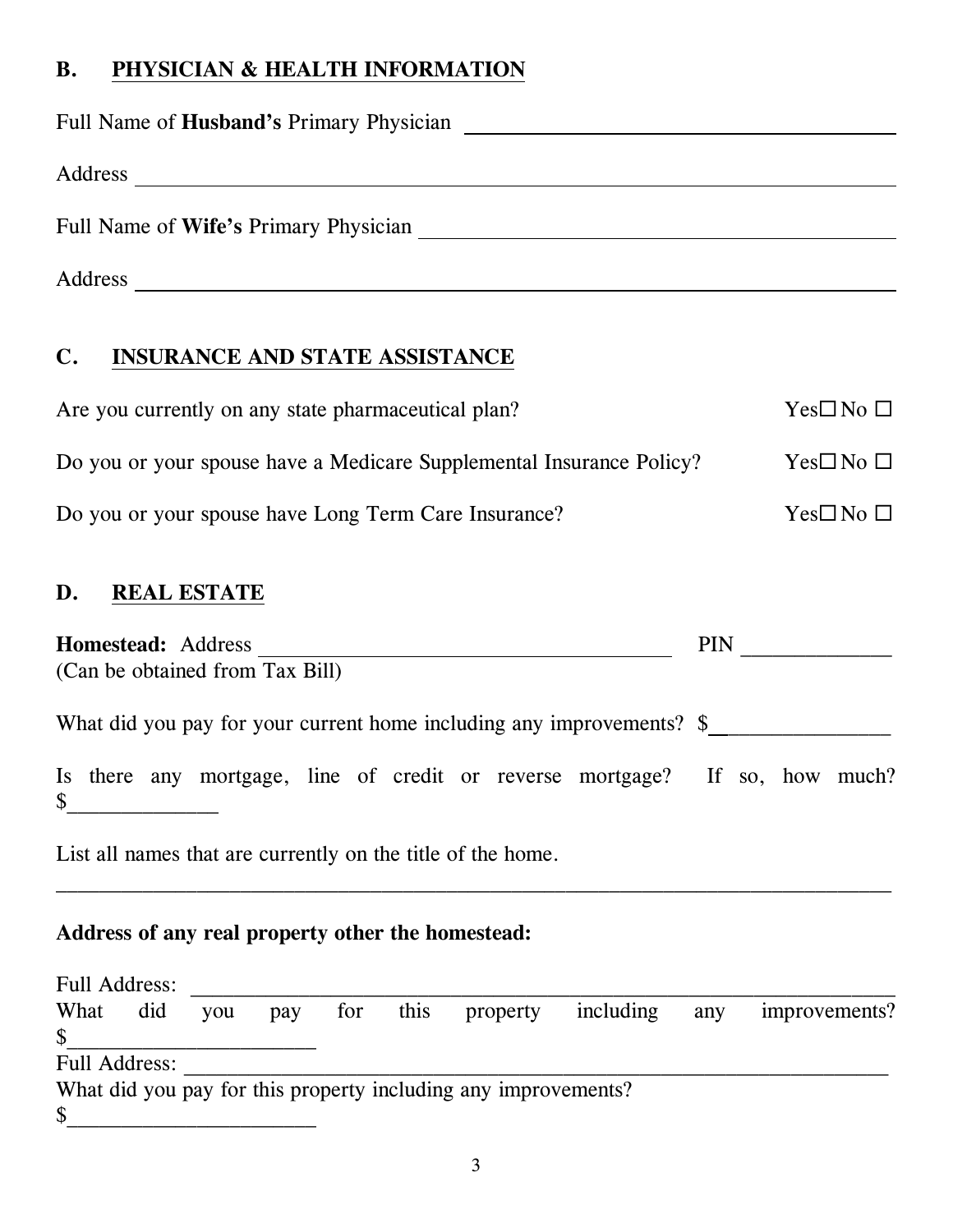**Bring a copy of all deeds to our meeting if they are easily accessible. Otherwise, it will be very helpful to have a Property Identification Number from the real estate tax bill.**

Are any of these properties owned by a Land Trust?Yes No If so, bring a copy of the trust.

#### **E. MONTHLY INCOME**

|                              | Husband's<br>Monthly Income | Wife's<br><b>Monthly Income</b> |
|------------------------------|-----------------------------|---------------------------------|
| Social Security Benefits     | $\mathcal{S}$               | \$                              |
| <b>Retirement Benefits</b>   | \$                          | \$                              |
| <b>VA Disability Benefit</b> | \$                          | \$                              |
| <b>Annuity Income</b>        | \$                          | \$                              |
| Rental Income                | \$                          | \$                              |
| <b>TOTAL MONTHLY INCOME</b>  | \$                          | \$                              |

If there is a pension, please list the **gross pension amount**, including any monies taken out for federal income taxes, health insurance, or any other reason.

| Could this pension amount increase in the future? |  |  | Yes $\square$ | No $\square$ |
|---------------------------------------------------|--|--|---------------|--------------|
|                                                   |  |  |               |              |

Estimate of all interest and dividend income: \$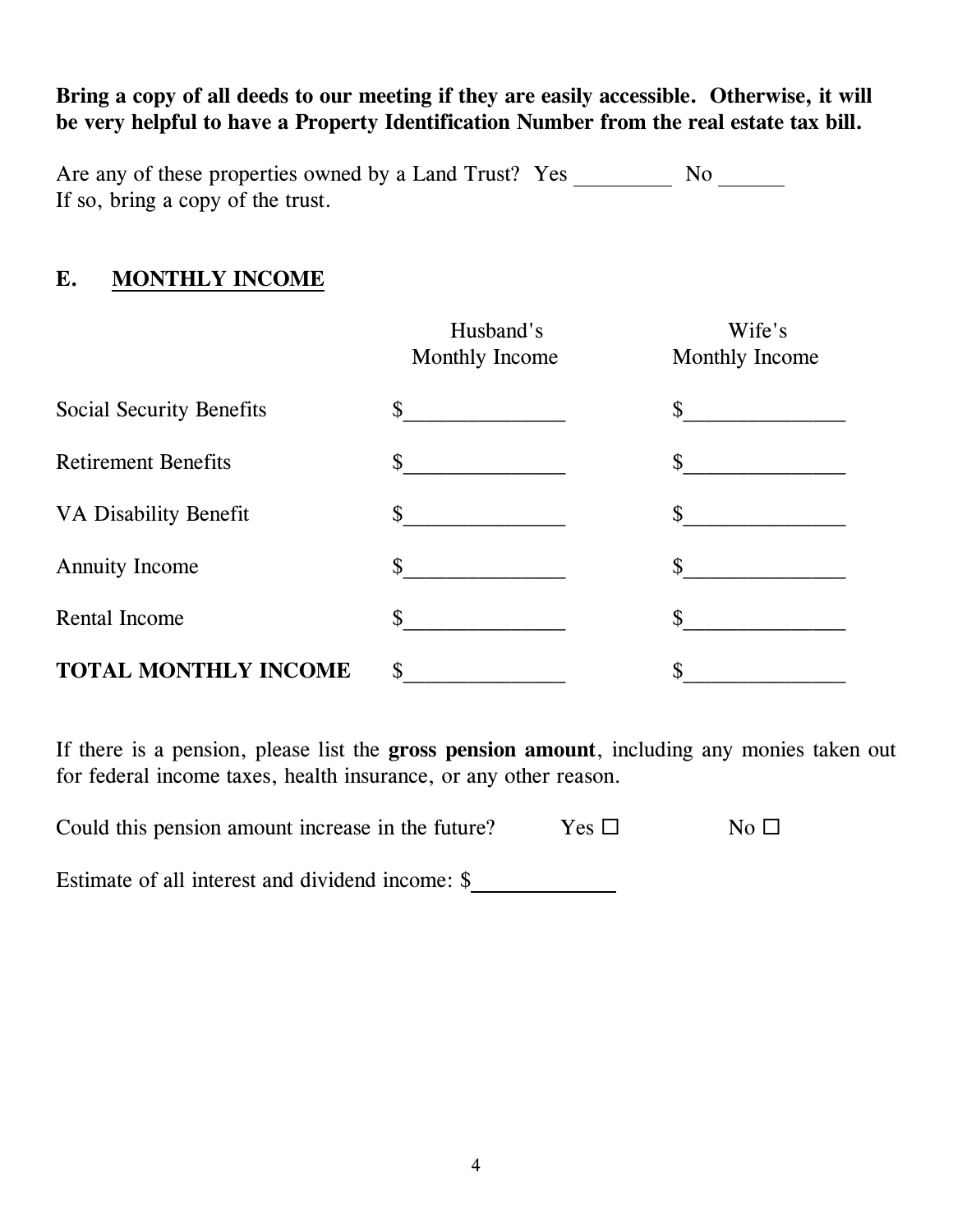## **F. MONTHLY COST OF NURSING HOME or ASSISTED LIVING FACILITY**

| \$                        | Monthly Nursing Home/Assisted Living Cost |
|---------------------------|-------------------------------------------|
| \$                        | Monthly Health Insurance Premium          |
| $\boldsymbol{\mathsf{S}}$ | <b>Monthly Prescription Cost</b>          |
| $\boldsymbol{\mathsf{S}}$ | Monthly Incontinent Cost                  |
| $\mathcal{S}$             | Monthly Other Cost                        |
| $\mathbb{S}$              | <b>TOTAL MONTHLY COSTS</b>                |

The nursing home/assisted living facility is paid through \_\_\_\_\_\_\_\_\_\_\_\_\_\_(month/year).

## **G. MONTHLY SHELTER EXPENSES**

**(Please divide annual expenses by 12 and quarterly expenses by 3)**

| \$<br>Rent/Mortgage                          |
|----------------------------------------------|
| \$<br><b>Real Estate Taxes</b>               |
| \$<br>Water                                  |
| \$<br>Sewer                                  |
| \$<br>Utilities (Heat, Electric & Telephone) |
| \$<br>Homeowner's insurance premium          |
| \$<br>Condominium fees                       |
| \$<br><b>Total Monthly Housing Expenses</b>  |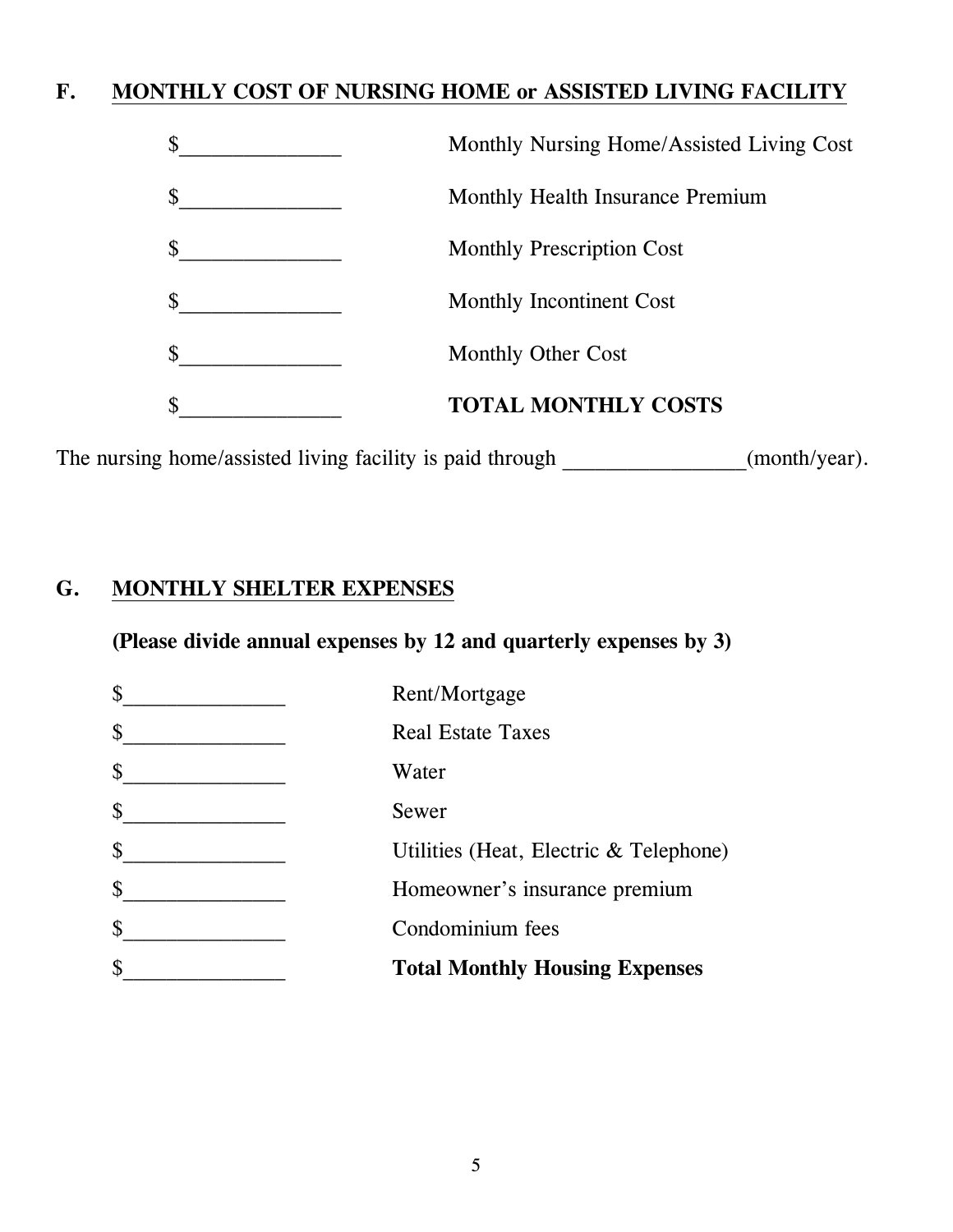## **H. MONTHLY NON-SHELTER LIVING EXPENSES**

| \$<br><b>Total Monthly Non-Shelter Living Expenses</b> |
|--------------------------------------------------------|
| \$<br>Other                                            |
| \$<br><b>Federal and State Income Taxes</b>            |
| \$<br>Cable TV                                         |
| \$<br><b>Health Insurance Premiums</b>                 |
| \$<br>Life Insurance Premiums                          |
| \$<br>Home Maintenance                                 |
| \$<br>Transportation (including auto insurance)        |
| \$<br>Clothing                                         |
| \$<br>Medical (including all pharmacy expenses)        |
| \$<br>Food                                             |

#### **I. ASSETS/LIABILITIES**

Please insert the approximate value of each asset/liability in the appropriate space. Please also notice the next page requesting additional details for your real estate, retirement accounts and life insurance.

| <b>ASSETS</b>                               | <b>HUSBAND</b> | <b>WIFE</b> | <b>JOINT</b> | <b>LIABILITIES</b> |
|---------------------------------------------|----------------|-------------|--------------|--------------------|
| <b>RESIDENCE</b>                            |                |             |              |                    |
| <b>OTHER REAL ESTATE (current</b><br>value) |                |             |              |                    |
| <b>CHECKING ACCOUNT</b>                     |                |             |              |                    |
| <b>SAVINGS ACCOUNT</b>                      |                |             |              |                    |
| MONEY MARKET ACCOUNT                        |                |             |              |                    |
| <b>CERTIFICATES OF DEPOSIT</b>              |                |             |              |                    |
| <b>MUTUAL FUNDS</b>                         |                |             |              |                    |
| <b>STOCKS</b>                               |                |             |              |                    |
| <b>BONDS</b>                                |                |             |              |                    |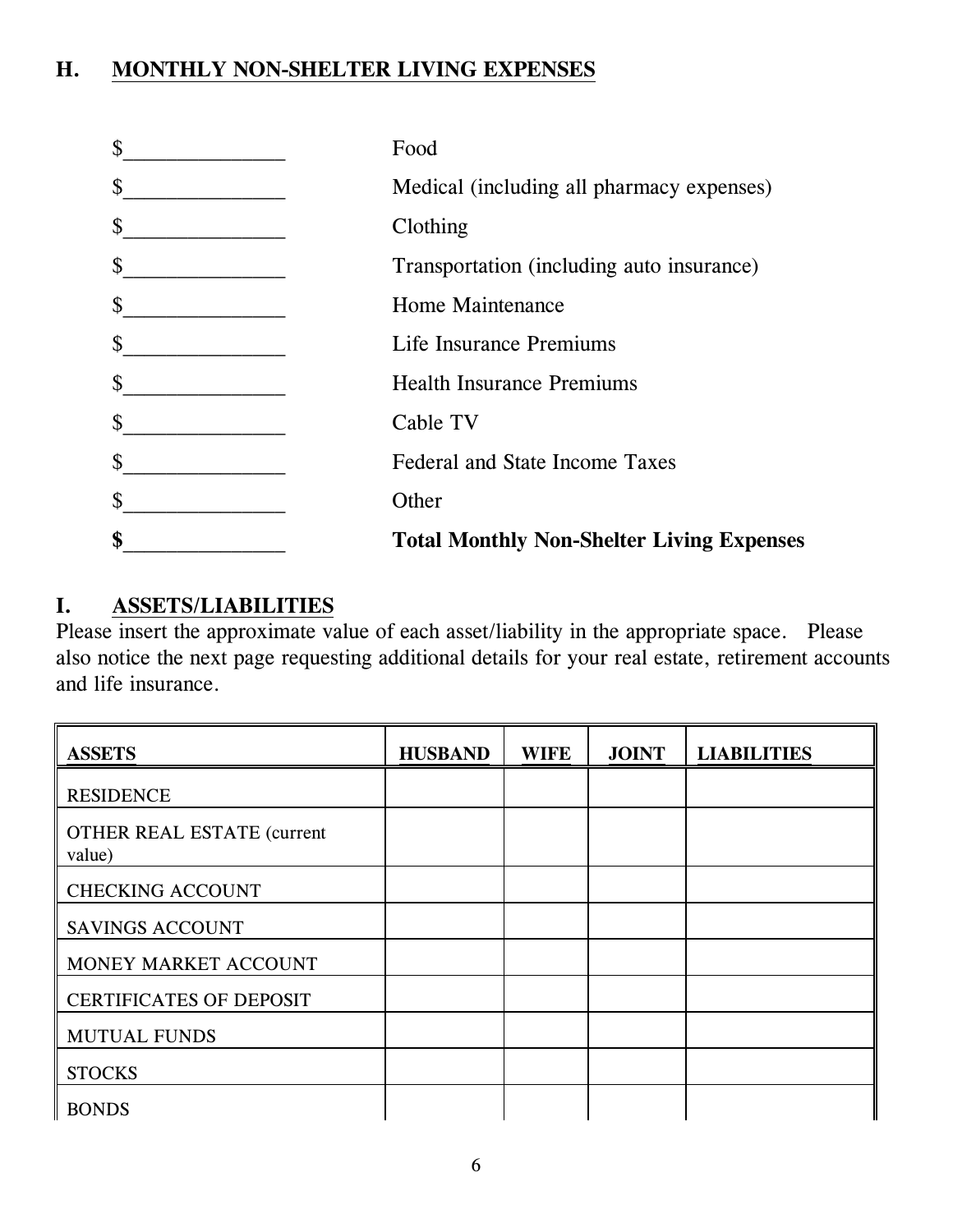| RETIREMENT ACCOUNTS                                  |  |  |
|------------------------------------------------------|--|--|
| (See details in Section J below)                     |  |  |
| <b>CASH VALUE - LIFE INSURANCE</b>                   |  |  |
| <b>ANNUITIES</b>                                     |  |  |
| <b>CLOSELY HELD BUSINESS</b>                         |  |  |
| <b>NURSING HOME DEPOSIT</b>                          |  |  |
| PERSONAL HOUSEHOLD GOODS                             |  |  |
| <b>AUTO MOBILES</b>                                  |  |  |
| <b>BOATS, CANOES, &amp; TRAILERS</b>                 |  |  |
| ANY OTHER ASSETS, OR ASSETS<br>IN A SAFE DEPOSIT BOX |  |  |
| <b>TOTALS</b>                                        |  |  |

# **J. RETIREMENT ACCOUNTS**

| <b>Company Name   Type of</b> | <b>Account</b><br>$\rm (IRA, 401(K),$<br>etc.) | <b>Current Value</b> | Owner | <b>Beneficiary</b><br>(Primary &<br><b>Secondary</b> |
|-------------------------------|------------------------------------------------|----------------------|-------|------------------------------------------------------|
|                               |                                                |                      |       |                                                      |
|                               |                                                |                      |       |                                                      |
|                               |                                                |                      |       |                                                      |
|                               |                                                |                      |       |                                                      |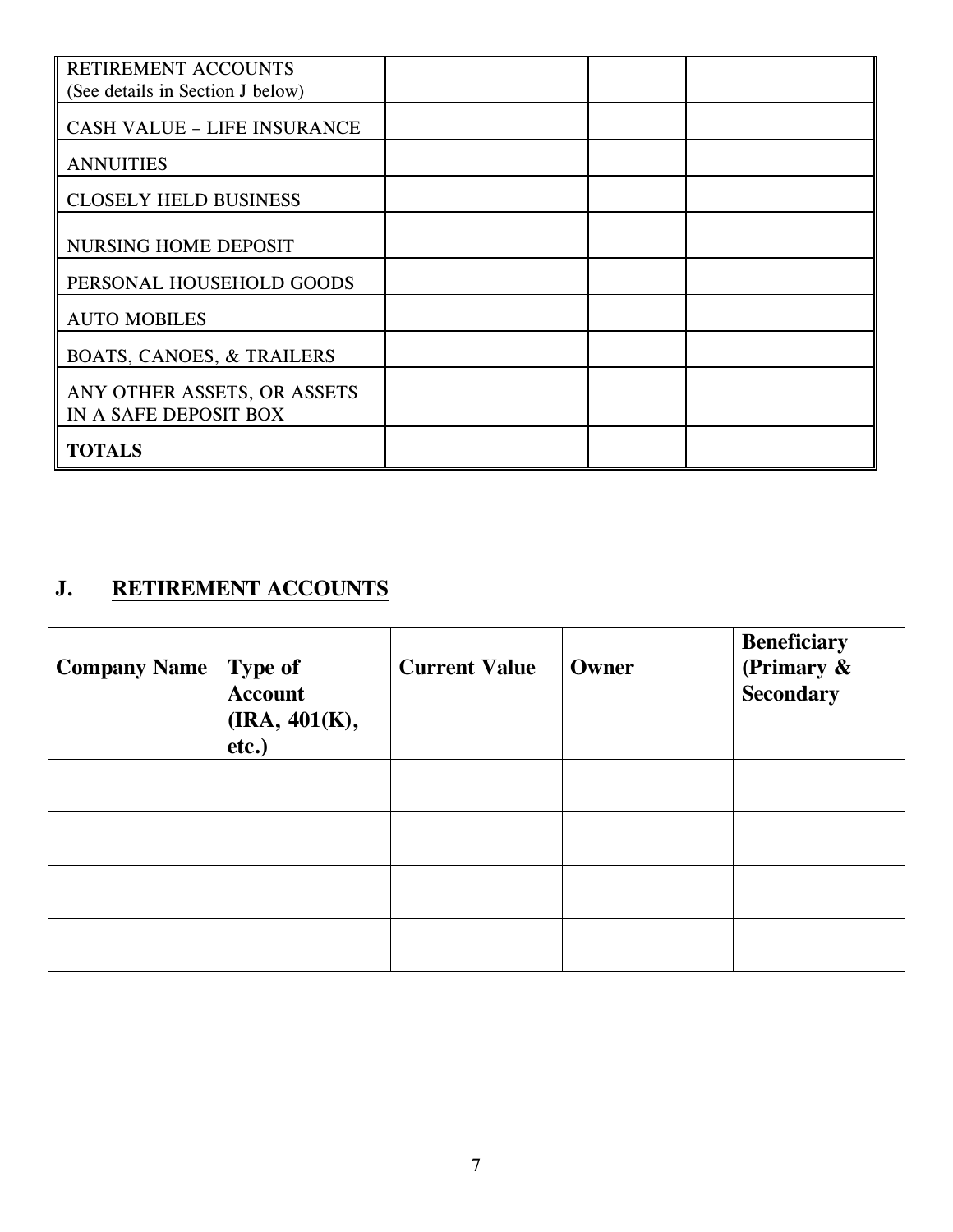## **K. LIFE INSURANCE**

(Include the cash value of the life insurance on the Life Insurance line for the prior page)

**It is very important to know the cash value and the death benefit of your life insurance policy. To obtain the cash value of the policy, please call your insurance agent, or call the insurance company directly.**

| <b>Company</b><br><b>Name</b> | <b>Type</b><br>(Term,<br>whole<br>life,<br>universal) | <b>Death</b><br><b>Benefit</b><br><b>Value</b> | Face<br><b>Value</b> | Cash<br><b>Value</b> | Owner | <b>Insured</b> | <b>Beneficiary</b><br>(Primary $\&$<br><b>Secondary</b> ) |
|-------------------------------|-------------------------------------------------------|------------------------------------------------|----------------------|----------------------|-------|----------------|-----------------------------------------------------------|
|                               |                                                       |                                                |                      |                      |       |                |                                                           |
|                               |                                                       |                                                |                      |                      |       |                |                                                           |
|                               |                                                       |                                                |                      |                      |       |                |                                                           |
|                               |                                                       |                                                |                      |                      |       |                |                                                           |
|                               |                                                       |                                                |                      |                      |       |                |                                                           |

## **L. GIFTS**

Please list gifts made in excess of \$1,000 in any one month, to an individual or group of individuals, within the past 60 months:

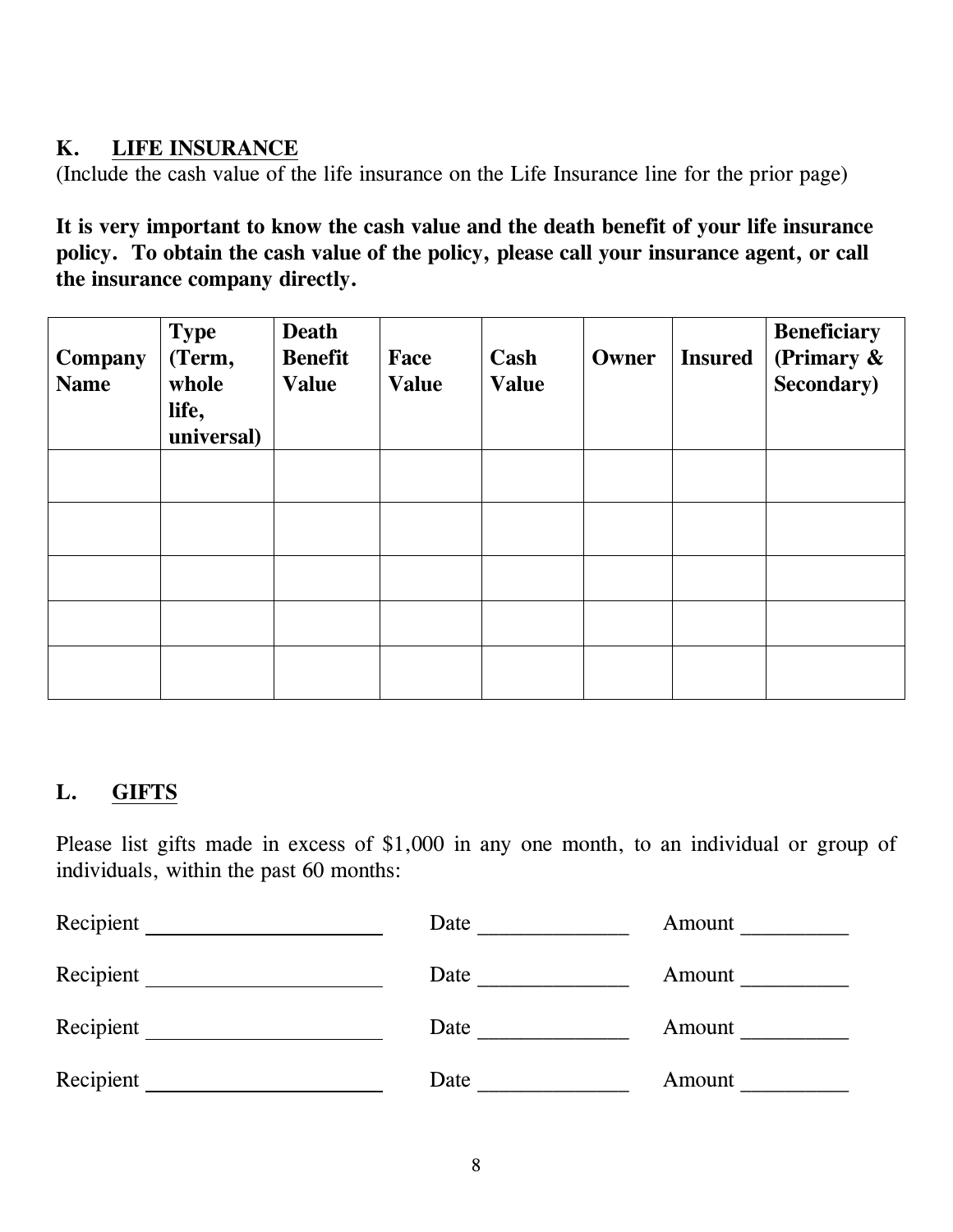| Have you ever filed a Federal Gift Tax Return?                                                                                        | $Yes \Box No \Box$   |
|---------------------------------------------------------------------------------------------------------------------------------------|----------------------|
|                                                                                                                                       |                      |
| Have any children received an advance on their inheritance or are any children financially<br>indebted to you? If so, please explain. |                      |
| Does anyone else owe you money?<br>If so, please explain.                                                                             |                      |
| <b>M.</b> CHILDREN (if applicable)                                                                                                    |                      |
| Does the Husband have any children by a previous marriage?                                                                            | Yes $\Box$ No $\Box$ |
| Does the Wife have any children by a previous marriage?                                                                               | $Yes \Box No \Box$   |
| Are all of your children in good health?                                                                                              | Yes $\Box$ No $\Box$ |
| Are any of your children blind or disabled?                                                                                           | Yes $\Box$ No $\Box$ |

| Have all of your children completed their education? | Yes $\Box$ No $\Box$ |
|------------------------------------------------------|----------------------|
|------------------------------------------------------|----------------------|

Are any of your children receiving SSI, SSDI, Medicare or Medicaid or other forms of government entitlement?  $Yes \Box No \Box$ 

Do any of your family members have any issues with mental illness, alcoholism or drug addiction? Yes  $\Box$  No  $\Box$ 

| Yes $\Box$ No $\Box$<br>Do any family members have trouble with their own finances? |
|-------------------------------------------------------------------------------------|
|-------------------------------------------------------------------------------------|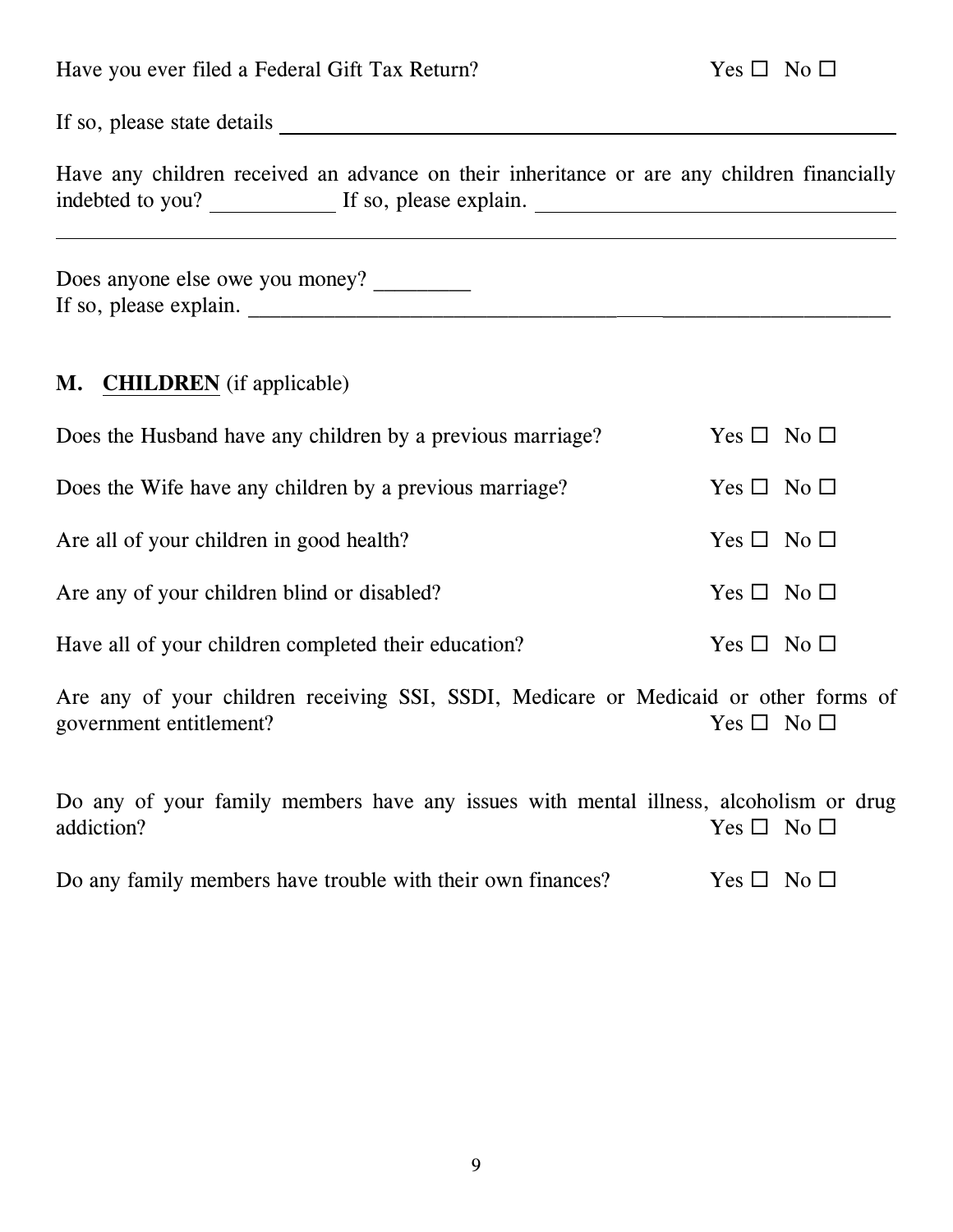| CHILD'S<br><b>NAME</b> (Adult<br>and/or Minor) | <b>ADDRESS</b> | <b>PHONE</b><br><b>NUMBER</b> | <b>EMAIL</b><br><b>ADDRESS</b> |
|------------------------------------------------|----------------|-------------------------------|--------------------------------|
|                                                |                |                               |                                |
|                                                |                |                               |                                |
|                                                |                |                               |                                |
|                                                |                |                               |                                |
|                                                |                |                               |                                |

#### **N. FUNERAL/CEMETARY**

Do you own cemetery lots? If so, where?

Have you prepaid any other funeral or burial expenses? \_\_\_\_\_\_\_\_\_\_\_\_\_\_\_\_\_\_\_\_\_\_\_\_\_ If so, please bring a copy of the documents from the purchase.